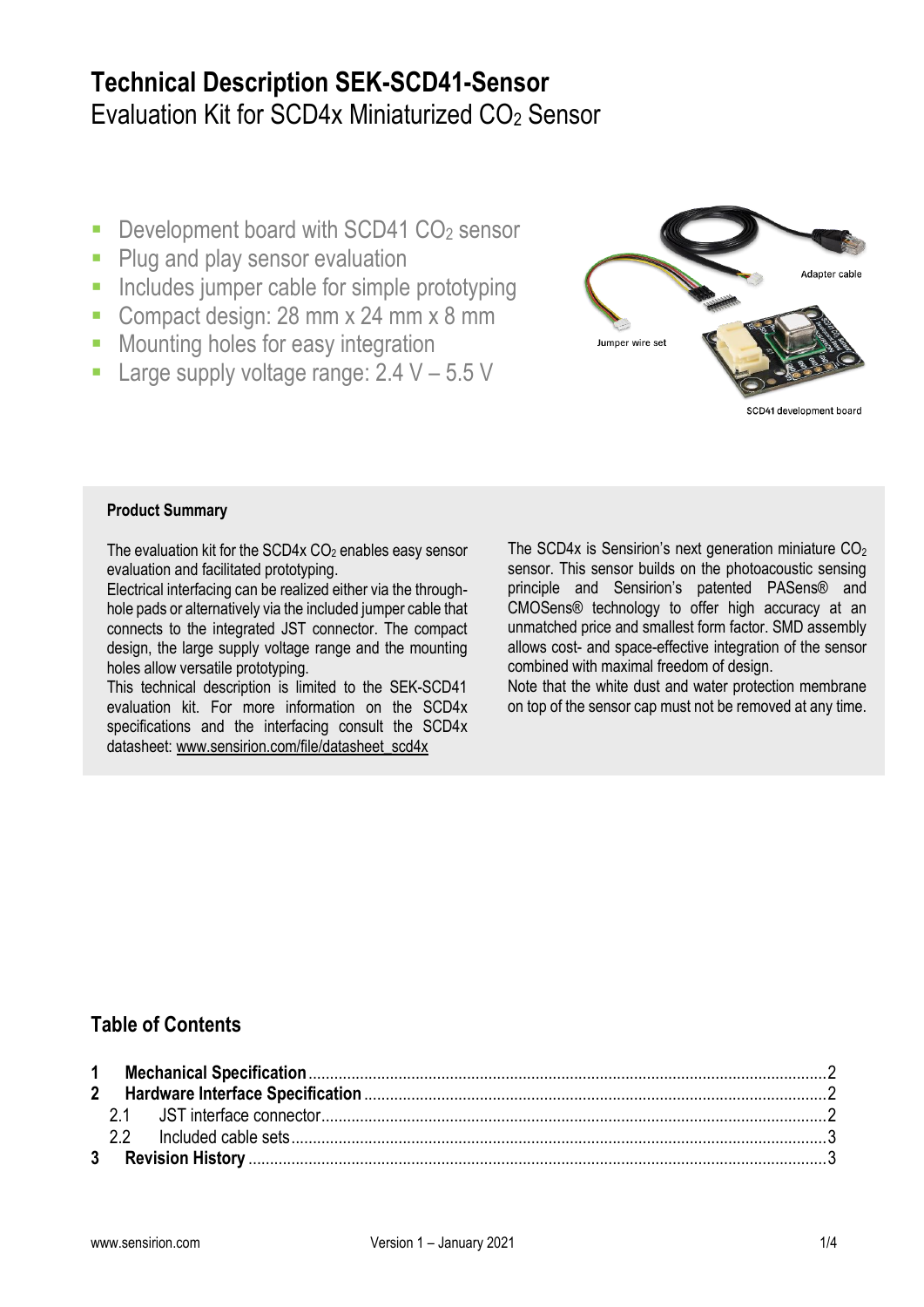## <span id="page-1-0"></span>**1 Mechanical Specification**



**Figure 1**: Mechanical dimension of the SCD40 development board. (**a**), (**b**): top view, (**c**) side view. All numbers are in mm.

## <span id="page-1-1"></span>**2 Hardware Interface Specification**

### <span id="page-1-2"></span>**2.1 JST interface connector**

| Pin | Name       | Comment                                                                                                                               |  |  |  |
|-----|------------|---------------------------------------------------------------------------------------------------------------------------------------|--|--|--|
|     | SCL        | I2C serial clock input                                                                                                                |  |  |  |
| 2   | <b>GND</b> | Ground (negative supply)                                                                                                              |  |  |  |
| 3   | VDD        | Power supply (positive supply)                                                                                                        |  |  |  |
|     | <b>SDA</b> | I2C serial data input / output                                                                                                        |  |  |  |
|     |            | <b>Development Boar</b><br>SENSIRION<br>同<br>同<br>Ξ<br>圓<br>$\overline{2}$<br>3<br>4<br>Pin 1<br>JST PH, 2.0 mm pitch (S4B-PH-SM4-TB) |  |  |  |

<span id="page-1-3"></span>**Table 1:** Connector specification and pin assignment.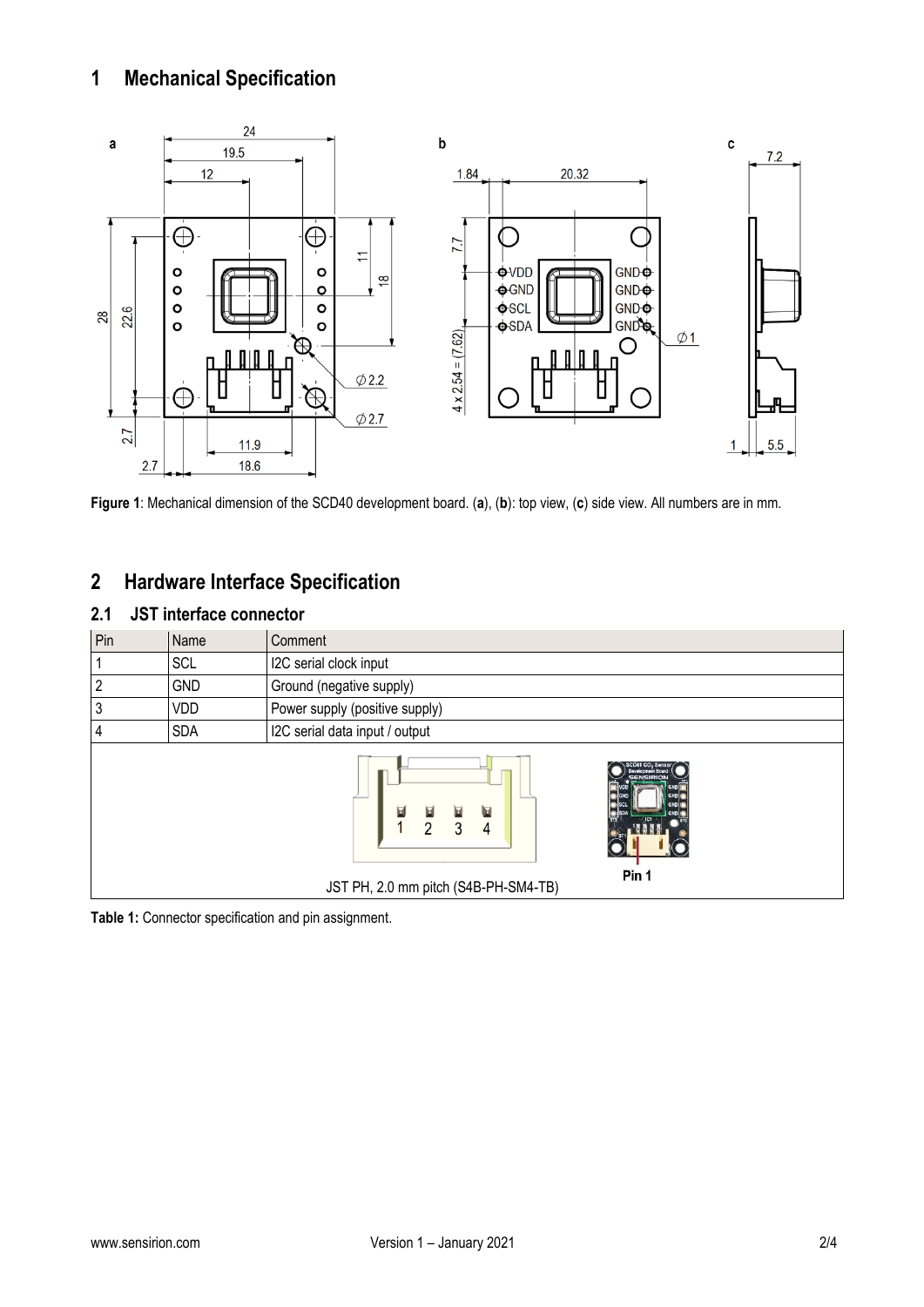### **2.2 Typical Application Circuit**

A typical I2C application circuit is shown in **[Figure 2](#page-2-1)**. Both SCL and SDA lines are open drain I/Os. They must be connected to external pull-up resistors (*e.g.*, R<sub>p</sub> = 10 kΩ). It should be noted that pull-up resistors may be included in I/O circuits of microcontrollers or embedded platforms.



<span id="page-2-1"></span>**Figure 2:** Typical application circuit to connect to the SCD41 Development Board via the connector or the through hole pads

### **2.3 Included cable sets**

The SCD4x Evaluation Kit includes two cable sets. The *'Adapter cable for SEK-SCD41'* allows to connect to a computer via the 'Sensirion Sensor Bridge' that must be bought separately. The *Jumper wire cable set for SEK-SCD41* allows for easy electrical interfacing without soldering. The included pin headers enable to change the gender of the jumper wire.

| Pin                         | Color        | Name       | Comment                             |
|-----------------------------|--------------|------------|-------------------------------------|
|                             | Yellow       | SCL        | I2C serial clock input              |
| $\overline{c}$              | <b>Black</b> | <b>GND</b> | Ground (negative supply)            |
| 3                           | <b>Red</b>   | VDD        | Power supply (positive supply)      |
| 4                           | Green        | <b>SDA</b> | I2C serial data input / output      |
|                             |              |            |                                     |
| Adapter cable for SEK-SCD41 |              |            | Jumper wire cable set for SEK-SCD41 |



### <span id="page-2-0"></span>**3 Revision History**

| <b>Date</b>       | Version | Page(s) | <b>Changes</b>         |
|-------------------|---------|---------|------------------------|
| 2021<br>January ' |         | All     | <br>version<br>Initial |